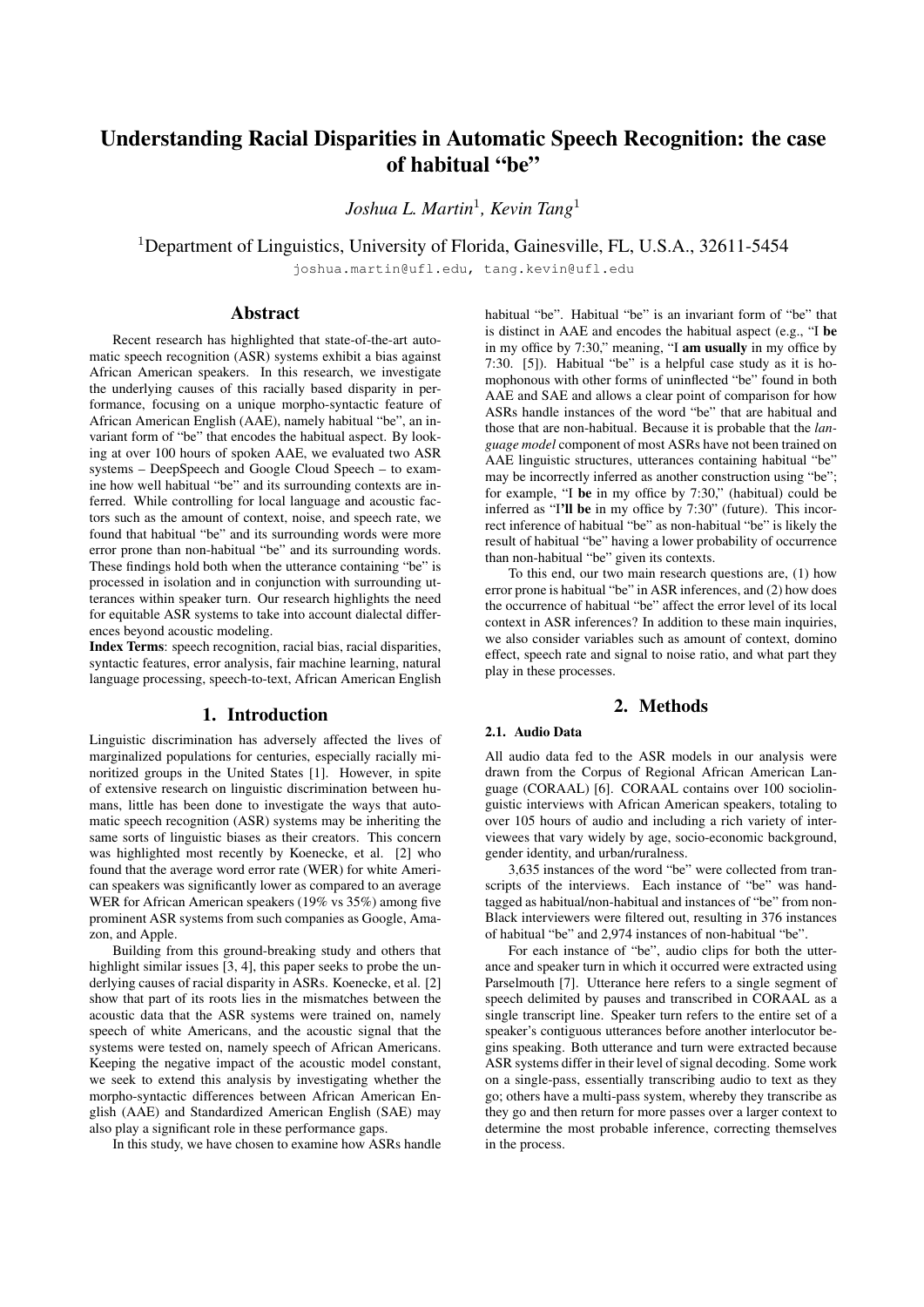## 2.2. ASR Models

Two ASR models were chosen for examination, one commercial and one open source. The commercial model, Google Cloud Speech [8] was selected both for its acclaimed state-ofthe-art performance and inclusion in Koenecke, et al. [2]. Researchers behind the model report a WER of 6.7% [9], and Koenecke, et al. found it had a slightly lower error rate for African American speakers relative to other ASRs tested in the study.

Alongside a commercial option, an open source option was also incorporated into our study as commercial options tend to be less forthcoming with information about the ASR's acoustic models, language models, and training data. DeepSpeech [10] was selected because of its prominence and wide-spread use. DeepSpeech boasts an overall WER of 7.5% [11], and version 0.6 (used here) is trained on 3816 hours of transcribed audio taken from spoken English corpora Common Voice English [12], LibriSpeech [13], Fisher [14], and Switchboard [15] and 1700 hours taken from transcribed NPR programs [11].

## 2.3. Dependent Variables

# *2.3.1. Accuracy of "Be"*

In order to determine the accuracy of the various ASR systems in recognizing each instance of "be", a process of deciding correctness using semi-automatic annotation was devised:

Step 1: if ASR inferences did not contain the word "be", they were judged incorrect. If they did, they were passed on to the next step. Step 2: a dependency parser from spaCy [16] was applied to examine syntactic dependencies to the left and right of "be" in the intended speech and the corresponding ASR inference. If each set of dependencies matched, the inference was labeled correct. For remaining instances, if the text of the word immediately to the left and to the right of "be" matched in the intended speech and ASR inference, the inference was deemed correct. Step 3: for inferences not labeled in the first two steps, a hand-coding scheme was used to decide correctness. For instances of habitual "be", if the "be" within the ASR inference maintained habitual aspect, the inference was judged correct. For non-habitual instances, if the grammatical type of "be" matched between intended speech and inference, the inference was labeled correct. Step 4: All remaining inferences were deemed incorrect.

## *2.3.2. Word Error Rate*

Word Error Rater (WER) is a common measure used to determine the accuracy of ASR systems. WER is calculated by comparing all possible alignments of transcripts of intended speech with corresponding ASR inferences. Each alignment is a sequence of substitutions, deletions, and insertions (SDI) that equalize the word length of the inference with the intended speech. The number of SDI is then summed for each alignment, and the one with the lowest total (i.e., cost) is chosen as the optimal alignment. WER is then calculated by taking the total of SDI for this alignment and dividing it by the number of words in the intended speech.

For our study, we utilized the Wagner-Fischer algorithm [17, 18] to determine WER for full utterances and speaker turns. Additionally, we ascertained WER for the remaining portion of each utterance preceding and following "be" both in isolation and embedded within its larger speaker turn.

# 2.4. Variables of Interest

## *2.4.1. Habituality*

Habitual "be" is unique in that it encodes the habitual aspect (see Sec. 1 Introduction), while all other forms of uninflected "be" which occur in AAE and SAE do not encode grammatical aspect in and of themselves. These other types of uninflected "be" appear both alone and in conjunction with other verbs in various syntactic constructions that are distinctly non-habitual, such as:

- auxiliary "be" in progressive constructions (e.g., "I will be going there tomorrow.")
- auxiliary "be" in passive constructions (e.g., "She should be given an award.")
- copula or auxiliary "be" preceded by verbal complements (e.g., "He wanted to be a lawyer.")
- copula or auxiliary "be" preceded by a modal (e.g., "They might be in the house.")
- imperative "be" (e.g., "Be quiet!")

## *2.4.2. Amount of Context*

It has been shown that the incorporation of context into ASR processing can decrease WER and improve ASR accuracy [19, 20, 21]. Given this, we considered how the amount of context surrounding the occurrence of "be" may affect each ASR's ability to correctly process "be". Additionally, while many language models only consider preceding context [22, 23], both preceding and following contexts of 'be' within the utterance were included in our study in order to measure local effects before and after 'be'.

## *2.4.3. Domino Effect*

Along with acoustic models, ASRs function on language models which, at their most fundamental levels, compute the probability of a word given its adjacent contexts. If a word is misinferred, it can cause other words to be misinferred as well, creating a *domino effect* in the rest of the inference. Take the intended phrase, "melting ice", and its misinferred version, "cooking rice". If the intended context of "ice" ("melting") has a lower probability, in terms of the acoustic and language models, than the potential candidate word ("cooking"), the subsequent intended word ("ice") following the more likely, but incorrect, candidate ("cooking") would have a *lower* language model probability than the other subsequent candidate word ("rice"). As a result, "ice" would also be misinferred.

For this reason, we sought to examine the effect that the incorrect inference of other words would have on the error rate of "be" within a context. We hypothesized that the more words that are misinferred within the context of "be", the higher the error rate of "be". This effect could potentially be a result of either the preceding or following context of "be" or both. Conversely, it is also possible that the accuracy of "be" could affect the error rate of other words occurring within its local context. Thus, we also hypothesized that if "be" were misinferred, then error rates for words surrounding "be" would be higher. This effect could potentially affect either the preceding or following context of "be" or both.

#### *2.4.4. Speech Rate*

Faster rates of speech [24, 25] and sometimes very slow rates of speech [24, 26] have been shown to correlate with higher error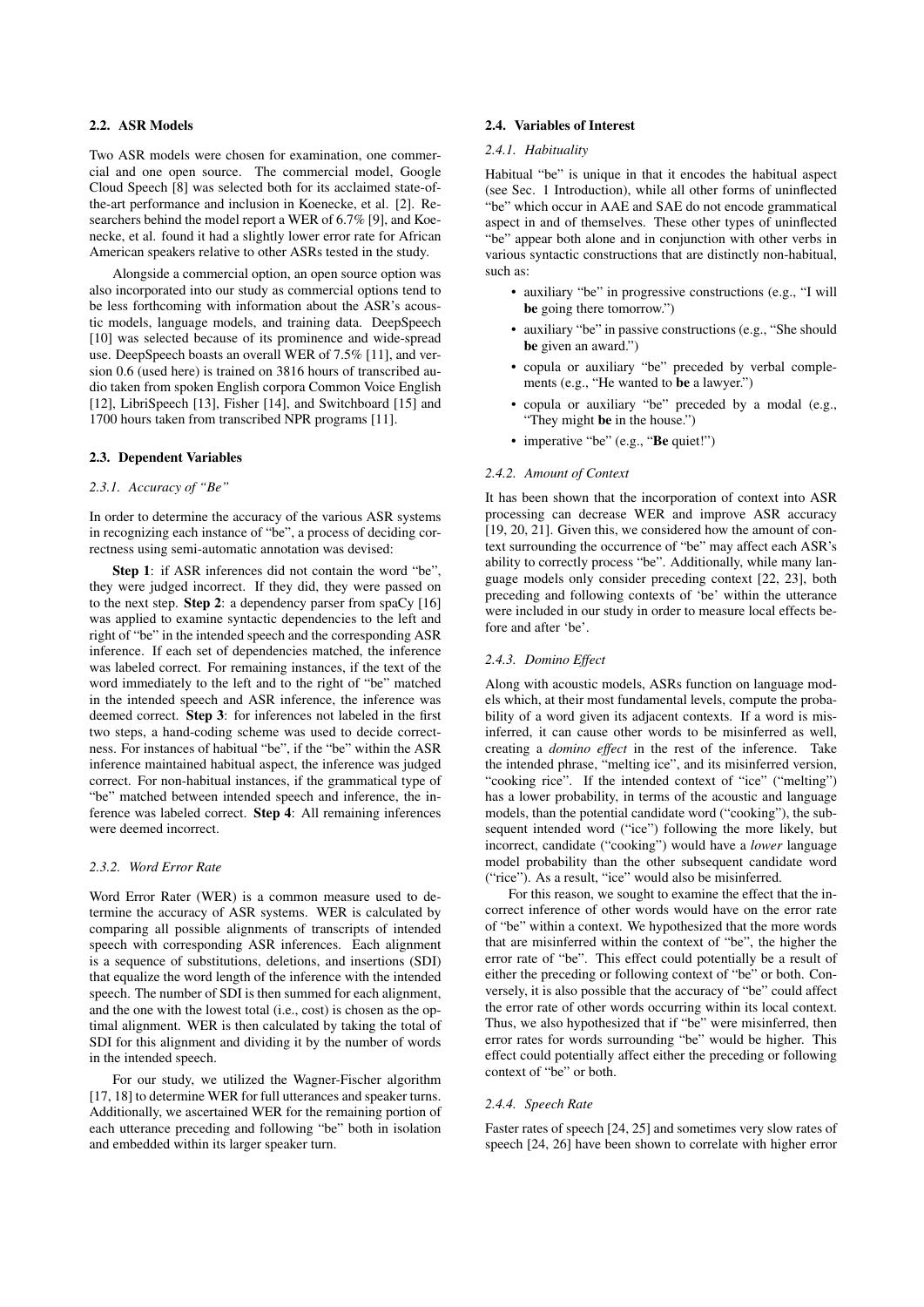rates. We hypothesized, then, that the higher the speech rate, the higher the error rate will be for ASR inferences. Speech rate was calculated as the number of syllables per second in each utterance where utterance is defined as a breath group (see Sec. 2.1) following common practice in phonetic research [27].

## *2.4.5. Signal to Noise Ratio*

A frequent and complex issue in ASR performance is the amount of noise contained within input audio. The speech-tonoise ratio (SNR) of a given speech signal is a commonly used measure that determines the amount of noise that is included in the signal [28]. To understand how noise may have impacted ASR inferences in our study, we included an examination of the SNR levels of each audio file. We hypothesized that the higher the SNR level, the higher the error rate will be for both "be" and its surrounding context. The SNR of a signal without a reference noise file was estimated with the Waveform Amplitude Distribution Analysis (WADA-SNR) [29] with the Matlab implementation by Ellis [30].

# 3. Experiment

## 3.1. Experiment 1: How error prone is habitual "be"?

Here, we assessed how error prone habitual "be" would be within ASR inferences and which variables of interest had the most significant impacts. Mixed effects logistic regression (*glmer* in the *lme4* library [31]) was used. For each of the two ASRs (DeepSpeech and Google) with the two signal types (utterance and turn), a model predicting the accuracy of "be" was fitted with the fixed effects outlined in Section 2.4 as well as speaker as a random intercept. Categorical variables were sumcoded and continuous variables were z-score normalized, except for word count which was also log-transformed (base-10).

## 3.2. Experiment 2: How error prone are words surrounding habitual "be"?

Here, we turned our attention to the words surrounding habitual "be" and assessed whether they would be more error prone than those surrounding non-habitual "be", while also investigating which variables of interest had the most significant impacts. Linear mixed-effects regression (*lmer*) was used. For each of the two ASRs (DeepSpeech and Google) with the two signal types (utterance and turn), two models were fitted to analyze the WER separately for words preceding "be" and following "be". The model structure is similar to that of Experiment 1 with a few differences: 1) the accuracy of "be" was included as a fixed effect, and 2) the WER and the word count variables of the same direction as the dependent variable were excluded.

# 4. Results

#### 4.1. Descriptive statistics

Our results show that both DeepSpeech and Google were much less able to correctly infer habitual "be" than all other types of non-habitual "be", both at the utterance and turn level, as displayed in Table 1. At the utterance level, Google was 2.18 times less capable of correctly inferring habitual "be" than nonhabitual "be", while DeepSpeech was 4.92 times less capable. For turns, Google was 2.70 times less capable of correctly inferring habitual "be" than non-habitual "be", while DeepSpeech was 3.31 times less capable.

Further, as shown in Table 2, words surrounding habitual

"be" in DeepSpeech were 1.22 times more likely to be erroneous than words surrounding non-habitual "be" in utterances, and 1.27 more likely in turns. For Google, words surrounding habitual "be" were, on average, 1.43 times more likely to be erroneous in utterances and 1.56 times more likely in turns. Overall then, both the inferences of habitual "be" and the words surrounding them are much more error prone.

Table 1: *Accuracies of habitual "be" and non-habitual "be"*

|                             | <b>Utterance</b> |                  | Turn                |                  |  |
|-----------------------------|------------------|------------------|---------------------|------------------|--|
|                             | DeepSpeech       | Google           | DeepSpeech          | Google           |  |
| Non-habitual<br>Habitual    | 39 21%<br>797%   | 71.58%<br>32.71% | $49.32\%$<br>14.88% | 76.90%<br>28.53% |  |
| Bias ratio<br>(Non-hab/Hab) | 4.92             | 2.18             | 331                 | 2.70             |  |

Table 2: *WERs of words surrounding habitual "be" and nonhabitual "be"*

|                             | <b>Utterance</b> |            | Turn       |            |  |
|-----------------------------|------------------|------------|------------|------------|--|
|                             | DeepSpeech       | Google     | DeepSpeech | Google     |  |
|                             | pre, post        | pre, post  | pre, post  | pre, post  |  |
| Non-habitual                | 0.60, 0.56       | 0.37, 0.35 | 0.46, 0.48 | 0.28, 0.29 |  |
| <b>Habitual</b>             | 0.73, 0.68       | 0.55, 0.48 | 0.59, 0.61 | 0.43, 0.45 |  |
| Bias ratio<br>(Hab/Non-hab) | 1.22, 1.22       | 1.47, 1.39 | 1.27, 1.27 | 1.53, 1.56 |  |

## 4.2. Statistical Analysis: Experiment 1

#### *4.2.1. DeepSpeech*

Table 3 summarizes the fixed effects of DeepSpeech's accuracy of "be" with utterance and turn-level input. The results were similar across each. All variables were significant, except for speech rate in the turn condition and SNR. The key variable, habituality, was significant in the negative direction ( $\beta_{utt}$ : -1.676,  $\beta_{turn}$ : -1.366) suggesting that habitual "be" is more error prone than non-habitual "be". The word count variables were significant suggesting an effect of context size on the accuracy of "be". However, the two word count variables act in opposite direction with word count following "be" having a negative effect on accuracy ( $\beta_{utt}$ : -0.098,  $\beta_{turn}$ : -0.097), a surprising finding. WER has a consistent negative effect on accuracy from both sides of "be". With both the word count and WER variables, those preceding "be" have a stronger effect than those following "be" by comparing their absolute  $\beta$  values. This suggests that the negative effect of the language model has on accuracy is asymmetrical. Speech rate has a negative effect on accuracy  $(\beta_{utt.}: -0.157)$  at the utterance-level.

#### *4.2.2. Google*

Table 4 summarizes the fixed effects of Google's accuracy of "be" with both utterance and turn-level input. While the effect of habituality remains significant in the negative direction  $(\beta_{utt.}: -1.279, \beta_{turn}: -1.966)$ , the other variables of interest behave differently with Google compared to the DeepSpeech. Word count following "be" is only significant at the turn level, while word count preceding "be" is only significant at the utterance level. WER has a consistent negative effect on accuracy from both sides of "be"; however, unlike DeepSpeech, WER following "be" has a *stronger* effect than WER preceding "be".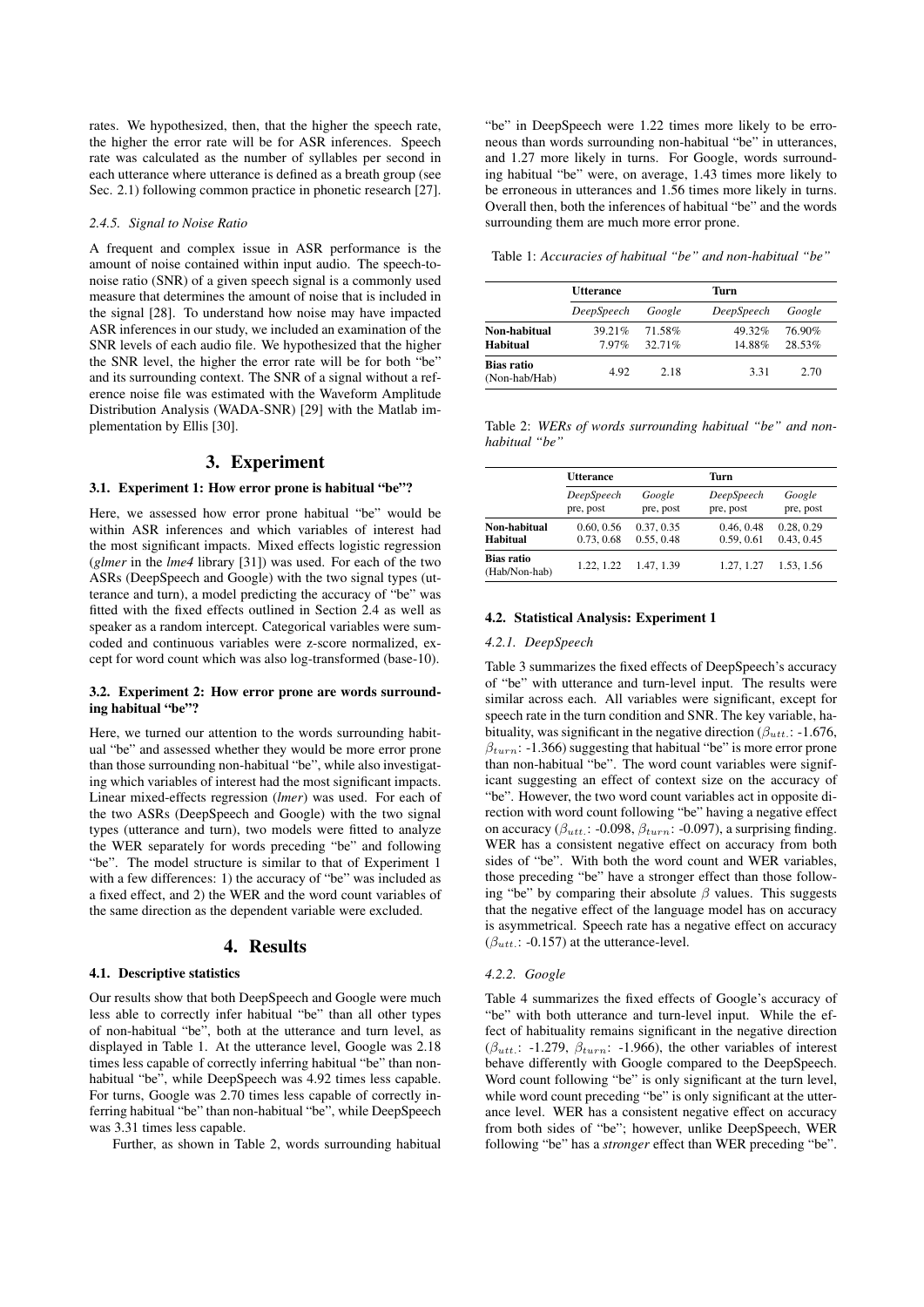Table 3: *Fixed effects summaries of DeepSpeech's accuracy of "be" with utterance- and turn-level input*

|                                    | <b>Utterance</b> |           |      | Turn     |           |      |
|------------------------------------|------------------|-----------|------|----------|-----------|------|
|                                    | Β                | z-value   | sig. | β        | z-value   | sig. |
| <b>Habituality</b>                 | $-1.676$         | $-7.274$  | ***  | -1.366   | $-7.508$  | ***  |
| Word count<br>$(\text{pre--}`be")$ | 0.531            | 10.077    | ***  | 0.114    | 2.355     | *    |
| Word count<br>$-post='be")$        | $-0.098$         | $-1.890$  |      | $-0.097$ | $-1.960$  | *    |
| WER (pre-"be")                     | $-1.193$         | $-21.205$ | ***  | $-0.844$ | $-16.631$ | ***  |
| WER (post-"be")                    | $-0.926$         | $-16.939$ | ***  | $-0.738$ | $-14.111$ | ***  |
| <b>Speech Rate</b>                 | $-0.157$         | $-2.725$  | **   | $-0.075$ | $-1.424$  | n.s. |
| <b>SNR</b>                         | $-0.024$         | $-0.432$  | n.s. | 0.076    | 1.334     | n.s. |

 $(p < 0.001)$ , \*\*  $(p < 0.01)$ , \*  $(p < 0.05)$ ,  $\cdot$   $(p < 0.1)$  and n.s.  $(p > 0.1)$ 

Speech rate was not significant. SNR was only nominally significant at the turn level.

Table 4: *Fixed effects summaries of Google's accuracy of "be" with utterance- and turn-level input*

|                                                                                                        | Utterance |           |      | Turn     |           |      |
|--------------------------------------------------------------------------------------------------------|-----------|-----------|------|----------|-----------|------|
|                                                                                                        | β         | z-value   | sig. | β        | z-value   | sig. |
| <b>Habituality</b>                                                                                     | $-1.279$  | $-8.063$  | ***  | $-1.970$ | $-12.575$ | ***  |
| Word count<br>$(\text{pre--}`be")$                                                                     | 0.330     | 5.695     | ***  | 0.085    | 1.576     | n.s. |
| Word count<br>$-post='be")$                                                                            | $-0.084$  | $-1445$   | n.s. | $-0.301$ | $-5.314$  | ***  |
| WER (pre-"be")                                                                                         | $-0.988$  | $-17.385$ | ***  | $-0.759$ | $-14.559$ | ***  |
| WER $(post$ -"be")                                                                                     | $-1.011$  | $-17.461$ | ***  | $-0.851$ | $-15.515$ | ***  |
| Speech Rate                                                                                            | $-0.093$  | $-1.553$  | n.s. | $-0.005$ | $-0.089$  | n.s. |
| <b>SNR</b>                                                                                             | $-0.016$  | $-0.267$  | n.s. | 0.105    | 1.693     | ٠    |
| **<br>***<br>$(p \le 0.01)$ , * $(p \le 0.05)$ , $(p \le 0.1)$ and n.s. $(p > 0.1)$<br>$(p < 0.001)$ . |           |           |      |          |           |      |

## 4.3. Statistical Analysis: Experiment 2

## *4.3.1. DeepSpeech*

Table 5 summarizes the fixed effects of DeepSpeech's WER of words preceding and following "be" with both utterance and turn-level input. Habituality is significant in the positive direction, suggesting that habitual "be" increases the WER of words; however, it only affects post-"be" WER ( $\beta_{utt}$ : 0.069,  $\beta_{turn}$ : 0.126). Accuracy of "be" has a negative effect on WER of words before and after "be" for both utterance and turn levels. Word count is significant only when preceding "be" ( $\beta_{utt}$ .: 0.020,  $\beta_{turn}$ : 0.016), suggesting that the preceding context has a stronger effect on the accuracy of the following words than the following context has on the preceding words. WER on the opposite side of "be" has a significant effect but only at the turn level ( $\beta_{pre}$ : 0.025,  $\beta_{post}$ : 0.037). Speech Rate is significant across conditions in a positive direction – the higher speech rate, the higher the WER. SNR had no effect on WER.

# *4.3.2. Google*

Table 6 summarizes the fixed effects of Google's WER of words preceding and following "be" with both utterance and turn-level input. The overall patterns are similar to those of DeepSpeech with two notable differences: 1) habituality is significant in the positive direction only at the utterance level for WER of both sides of "be" ( $\beta_{pre}$ : 0.091,  $\beta_{post}$ : 0.041) and 2) word count preceding "be" is not significant.

Table 5: *Fixed effects summaries of DeepSpeech's pre-"be" and post-"be" WER with utterance- and turn-level input*

|                                     |                               | Utterance                 | Turn                           |                           |  |
|-------------------------------------|-------------------------------|---------------------------|--------------------------------|---------------------------|--|
|                                     | Pre-"be"<br>Post-"be"         |                           | Pre-"be"                       | Post-"be"                 |  |
|                                     | β                             | β                         | β                              | β                         |  |
| <b>Habituality</b><br>"be"-accuracy | $0.012^{n.s.}$<br>$-0.308***$ | $0.069***$<br>$-0.311***$ | $-0.032^{n.s.}$<br>$-0.246***$ | $0.126***$<br>$-0.298***$ |  |
| Word count<br>$(\text{pre--}`be")$  |                               | $0.020**$                 |                                | 0.016                     |  |
| Word count<br>$-post='be")$         | $-0.005^{n.s.}$               |                           | $0.006^{n.s.}$                 |                           |  |
| WER<br>$(\text{pre--}`be")$         |                               | $0.004^{n.s.}$            |                                | $0.037***$                |  |
| WER<br>$-post='be")$                | $0.005^{n.s.}$                |                           | $0.025***$                     |                           |  |
| <b>Speech Rate</b>                  | $0.038***$                    | $0.036***$                | $0.028***$                     | $0.059***$                |  |
| <b>SNR</b>                          | $-0.001^{n.s.}$               | $0.007^{n.s.}$            | $0.005^{n.s.}$                 | $0.012^{n.s.}$            |  |

Table 6: *Fixed effects summaries of Google's pre-"be" and post-"be" WER with utterance- and turn-level input*

|                                                    |                               | Utterance                     | Turn                                                  |                                                               |  |
|----------------------------------------------------|-------------------------------|-------------------------------|-------------------------------------------------------|---------------------------------------------------------------|--|
|                                                    | Pre-"be"                      | Post-"be"                     | Pre-"be"                                              | Post-"be"                                                     |  |
|                                                    | β                             | β                             | β                                                     | β                                                             |  |
| <b>Habituality</b><br>"be"-accuracy                | $0.091***$<br>$-0.322***$     | 0.041<br>$-0.348***$          | $0.020^{n.s.}$<br>$-0.244***$                         | $0.033^{n.s.}$<br>$-0.366***$                                 |  |
| Word count<br>$(\text{pre--}^{\prime}\text{be''})$ |                               | $0.008^{n.s.}$                |                                                       | $0.010^{n.s.}$                                                |  |
| Word count<br>$-post='be")$                        | $0.008^{n.s.}$                |                               | $-0.010^{n.s.}$                                       |                                                               |  |
| WER<br>$(\text{pre--}^{\prime\prime}\text{be''})$  |                               | $0.011^{n.s.}$                |                                                       | $0.068***$                                                    |  |
| WER<br>$-post "be"$                                | $0.009^{n.s.}$                |                               | $0.045***$                                            |                                                               |  |
| <b>Speech Rate</b><br><b>SNR</b><br>0.0011         | $0.038***$<br>$-0.006^{n.s.}$ | $0.040***$<br>$-0.006^{n.s.}$ | $0.029***$<br>$0.002^{n.s.}$<br>$\sqrt{2}$ $\sqrt{2}$ | $0.050***$<br>$0.002^{n.s.}$<br>$\lambda$ $\lambda$ $\lambda$ |  |

## \*\*\* (p <0.001), \*\* (p <0.01), \* (p <0.05),  $\cdot$  (p <0.1) and n.s. (p >0.1)

# 5. Conclusions

Based on our results, habitual "be" and its surrounding words seem much more error prone than non-habitual "be". Across the board, habituality was a significant predictor of these errors. The effect of preceding context and word error was higher than in the other direction, likely due to language models which only take into account the context of preceding words. Lastly, acoustic factors did not have a consistent effect in our experiments.

Beyond these findings, our outcomes reveal that many ASR systems may be biased not only against the acoustic aspects of AAE [2], but also morpho-syntactic features as well. Evidence shown here suggests that ASR systems may work much more poorly for speakers who utilize unique grammatical aspects of AAE such as habitual "be".

Finally, our results suggest that word error rate may not be the best measure for ASR accuracy. In traditional WER, all words are equal. However, as shown here, a word with a specific morpho-syntactic category can have a greater impact than what traditional WER captures.

# 6. Acknowledgements

We would like to thank Dr. Galia Hatav and Dr. James Garner for their discussions on the syntactic features, Dr. Ratree Wayland for her feedback on the paper, and Halee Corbin for her techinical support with the SNR computation.